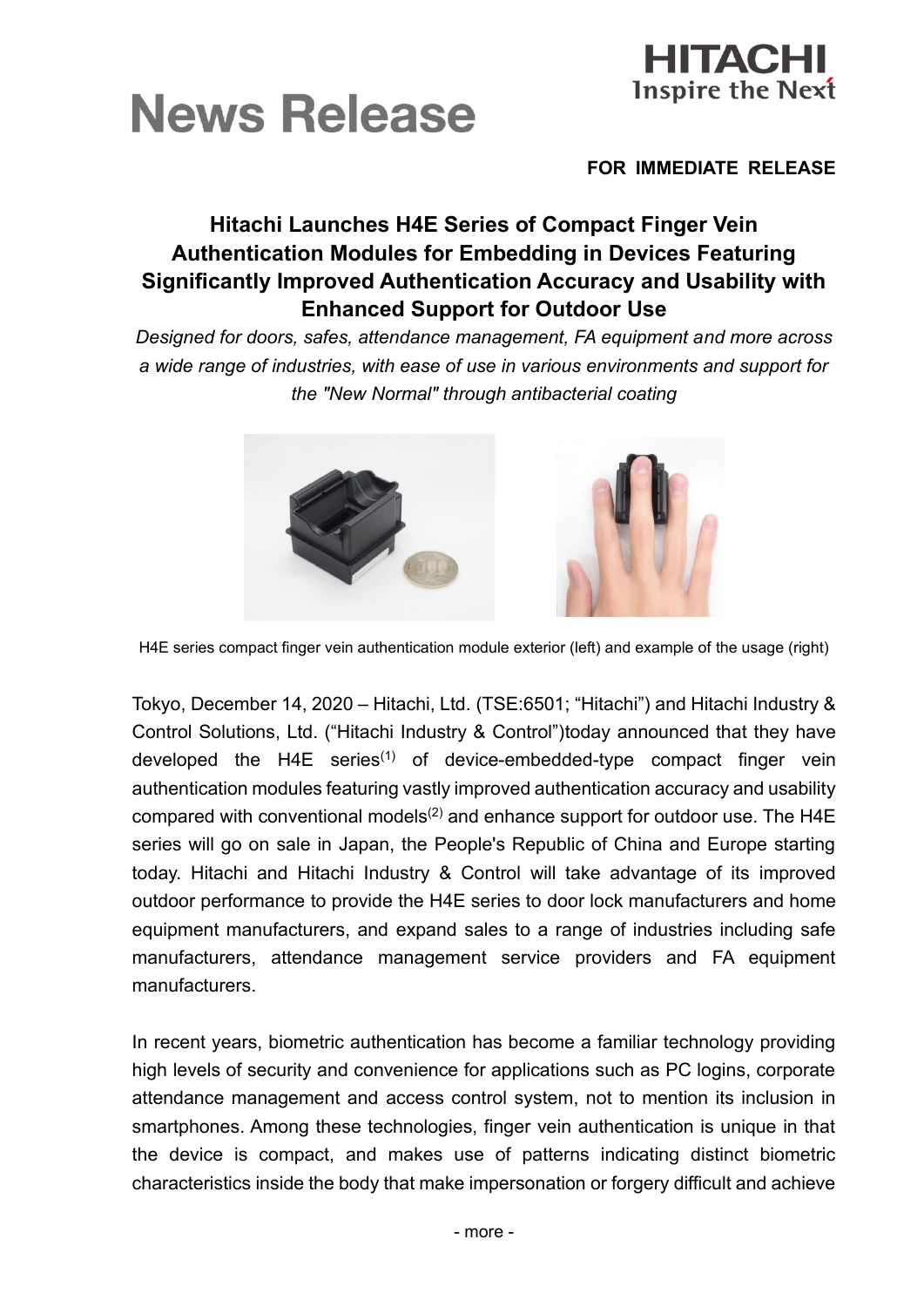high authentication accuracy. In addition, conventionally the control of biometric authentication features embedded in equipment or devices has required combined installation with high-performance control units such as PCs, but since 2008 Hitachi and Hitachi Industry & Control have been providing compact standalone module products that can perform all processes from capturing and verifying finger vein images to issuing authentication results without the need for a separate control unit.

However, with conventional embedded compact finger vein authentication modules, differences can arise between when the information is registered and authentication is performed depending on the way a finger is placed and temperature changes. When this results in authentication rejections or errors, it may be necessary to repeat the authentication process from the beginning, posing issues for operation and management. What's more, despite the strong demand for outdoor installation of such modules, there are limits on the authentication accuracy due to dirt on the sensor and environmental resilience (applicable temperatures, dust and water-proofing). In addition to that, specifications that can stand up to alcohol sterilization to prevent the spread of COVID-19 infections are needed.

In response, Hitachi and Hitachi Industry & Control developed the H4E series, offering vastly improved authentication accuracy and usability combined with improved outdoor performance to address these issues.

The key improvements made to the H4E series are as follows.

(1) Improved authentication accuracy

- ・ Through an enlarged scanning area and improved authentication algorithms, authentication accuracy has been improved by roughly 10 times<sup>(3)</sup> compared with conventional models, offering enhanced security.
- An automatic learning function for biological drift deals with differences in finger vein patterns at the time of registration and authentication due to finger placement and temperature changes, reducing authentication errors.
- (2) Enhanced usability
- When an authentication error occurs due to a misaligned scanning position, the continuous authentication function allows continuous authentication through minor adjustments to finger placement in real-time, shortening the time taken for re-authentication.
- A three-colored LED indicator (green: operating guide, red: error, yellow: warning) and beep sound have been added as a status notification function to check that a finger has been correctly placed.
- The shape of the finger guide has also been improved to naturally encourage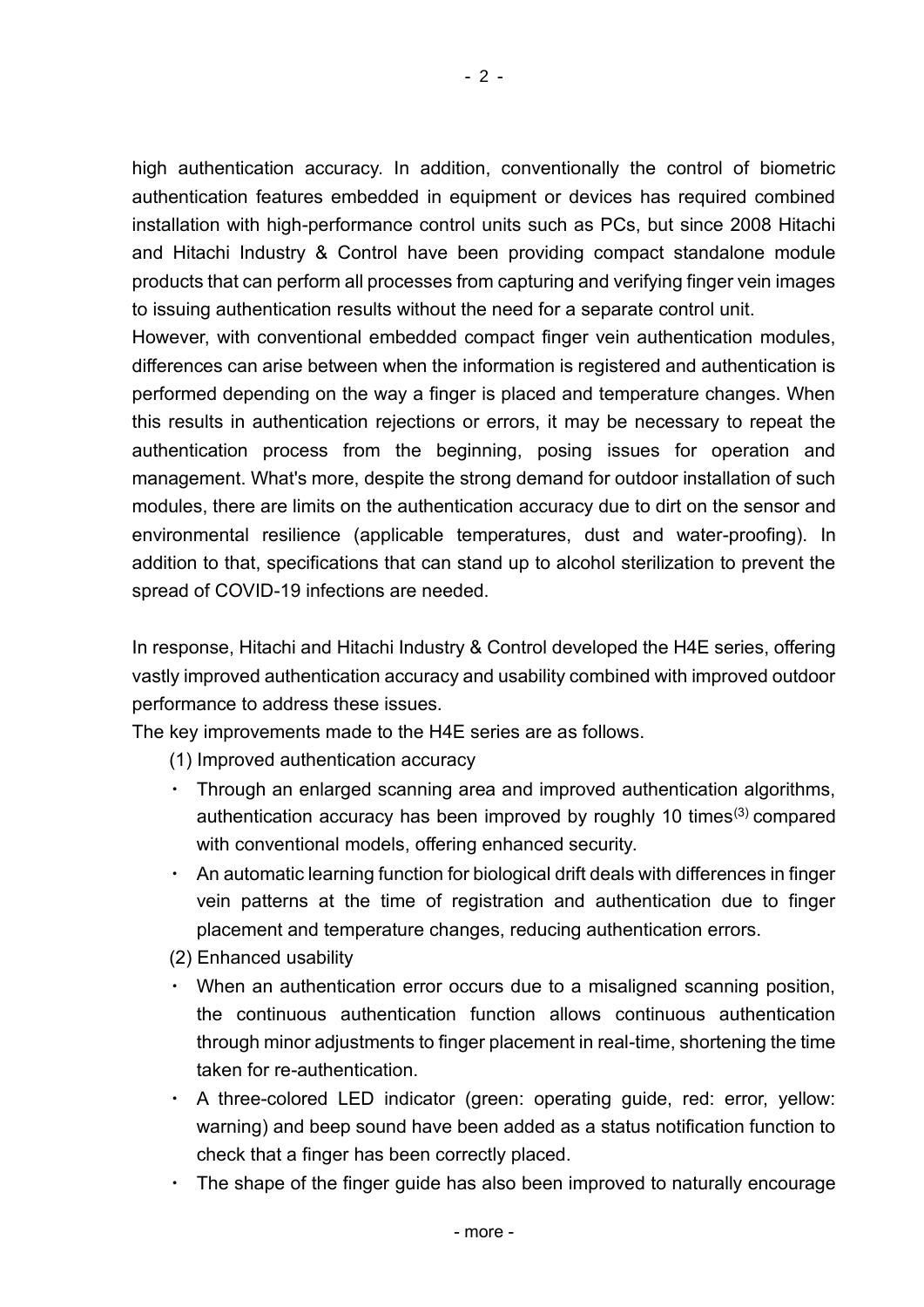correct finger placement.

- (3) Enhanced outdoor performance and other specifications enabling embedding in various equipment and devices
- ・ With the addition of an automatic dirt detection function to the sensor, improved IP rating dust and water-proofing  $(4)$  and an expanded temperature range  $(-1)$ 20ºC to 50ºC), the new specifications are suited to outdoor use. An outside light mode  $(5)$  can also be selected to facilitate authentication in environments with external light, such as outdoors.
- Thanks to a more compact optical component, the module has been shrunk by around 64% compared with conventional models<sup>(6)</sup>, enabling it to be embedded in a greater variety of equipment and devices than before.
- (4) Support for the "New Normal"

To conform to the new normal, the module features an antibacterial coating<sup>(7)</sup> that allows regular sterilization with alcohol.

Going forward, Hitachi and Hitachi Industry & Control will continue to pursue the development of anti-viral coatings and new contactless authentication units that cater to customers' increasingly diverse requirements and the "New Normal" while providing solutions that interface with various systems in the areas of IT, finance and building management to contribute to build a safe, secure and convenient society.

- (1) H4E series (model: PCT-KCD0010)
- (2) H2E series (model: PCT-KCC5031)
- (3) Compared with conventional models, the false acceptance rate (the percentage of times a different person is incorrectly recognized as the authorized person) has been improved from 0.001% (1-in-100,000) to 0.0001% (1-in-1,000,000).
- (4) The module is rated for IP54 (performance against dust ingress that would cause malfunction, protection from water spray from any direction), the equivalent of JIS Grade 4 protection (protected against splashing water).
- (5) Due to differences in installation environments and individual characteristics, this is not a guarantee that authentication will always succeed.
- (6) Comparison of module areas as seen from above. Excludes finger guide and protrusions.
- (7) Antibacterial coating has been verified to resist pealing for seven years under certain conditions. For the finger vein access control system terminal (model: FVA-100FL/SL), support has been provided for antiseptic coating and simple contactless operation (September 2020). Support for antiseptic coating in finger vein authentication modules (models: PCT-KCAX010, PCT-KCUA011) is planned for January 2021 onwards.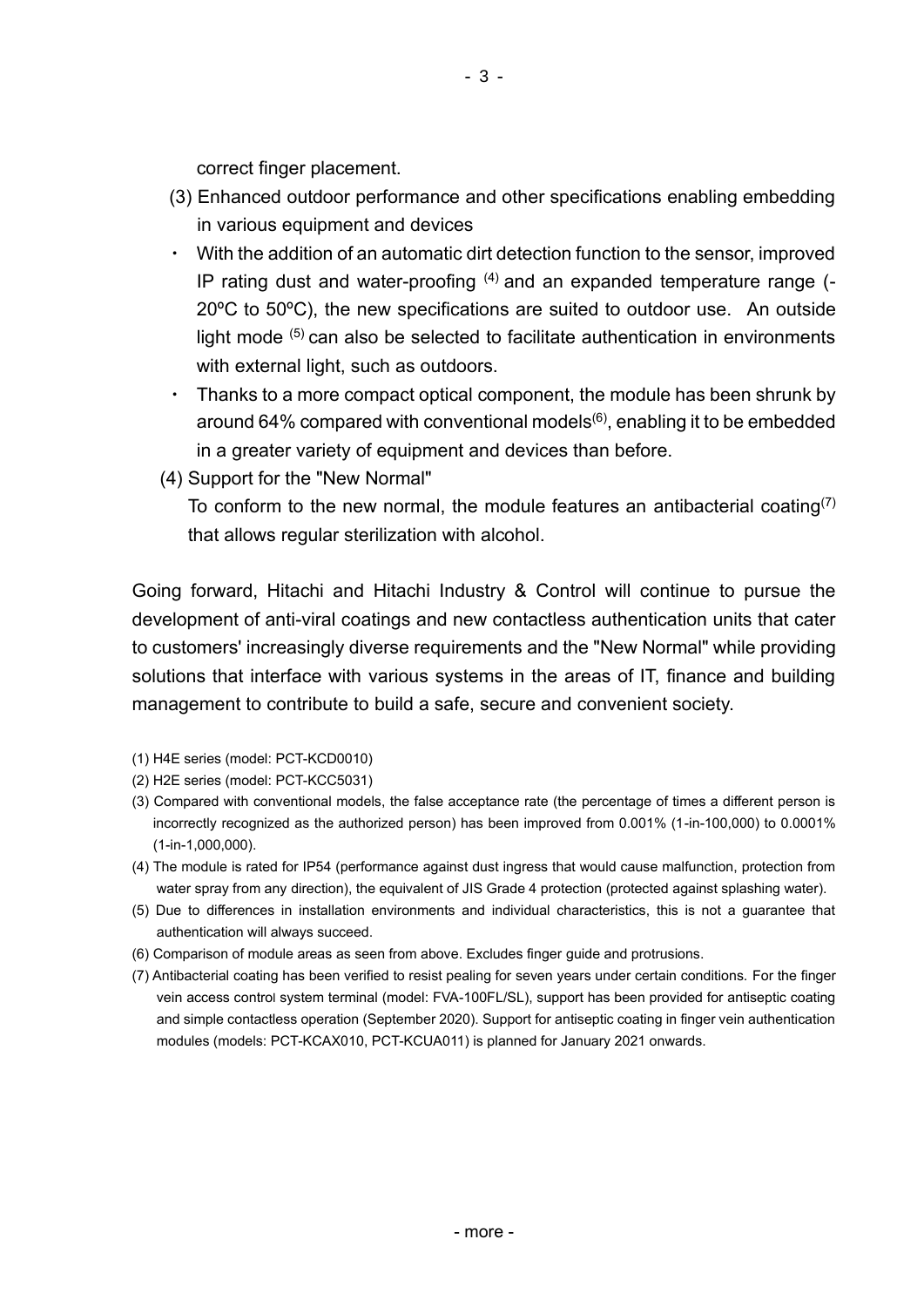#### **About Pricing and Release**

| <b>Product Name</b>                                                             | Price | Release              |
|---------------------------------------------------------------------------------|-------|----------------------|
| H4E series compact finger vein<br>authentication module for device<br>embedding | Open  | December 14,<br>2020 |

### **Additional Note**

When exporting this product, please follow the necessary procedures after confirming the regulations of the Foreign Exchange and Foreign Trade Act, and other exportrelated laws and regulations of the United States and other countries.

### **Contact**

Hitachi Europe Ltd. Security Product Group, Digital Media Group

### **About Hitachi Ltd.**

Hitachi, Ltd. (TSE: 6501), headquartered in Tokyo, Japan, is focused on its Social Innovation Business that combines information technology (IT), operational technology (OT) and products. The company's consolidated revenues for fiscal year 2019 (ended March 31, 2020) totaled 8,767.2 billion yen (\$80.4 billion), and it employed approximately 301,000 people worldwide. Hitachi drives digital innovation across five sectors – Mobility, Smart Life, Industry, Energy and IT – through Lumada, Hitachi's advanced digital solutions, services, and technologies for turning data into insights to drive digital innovation. Its purpose is to deliver solutions that increase social, environmental and economic value for its customers. For more information on Hitachi, please visit the company's website at [https://www.hitachi.com.](https://www.hitachi.com/)

## **About Hitachi Industry & Control Solutions**

Hitachi Industry & Control Solutions is a key company supporting the Industry & Distribution Business of the Hitachi Group. Hitachi Industry & Control provides various solutions for industry, social infrastructure, embedded devices and video applications that support the businesses of manufacturers and other customers in the industrial and social infrastructure fields. Through consulting services based on IT and control expertise honed over many years, Hitachi Industry & Control works with customers to identify their issues and addresses them with solutions that combine products and technologies.

To learn more, please visit the website of Hitachi Industry & Control Solutions at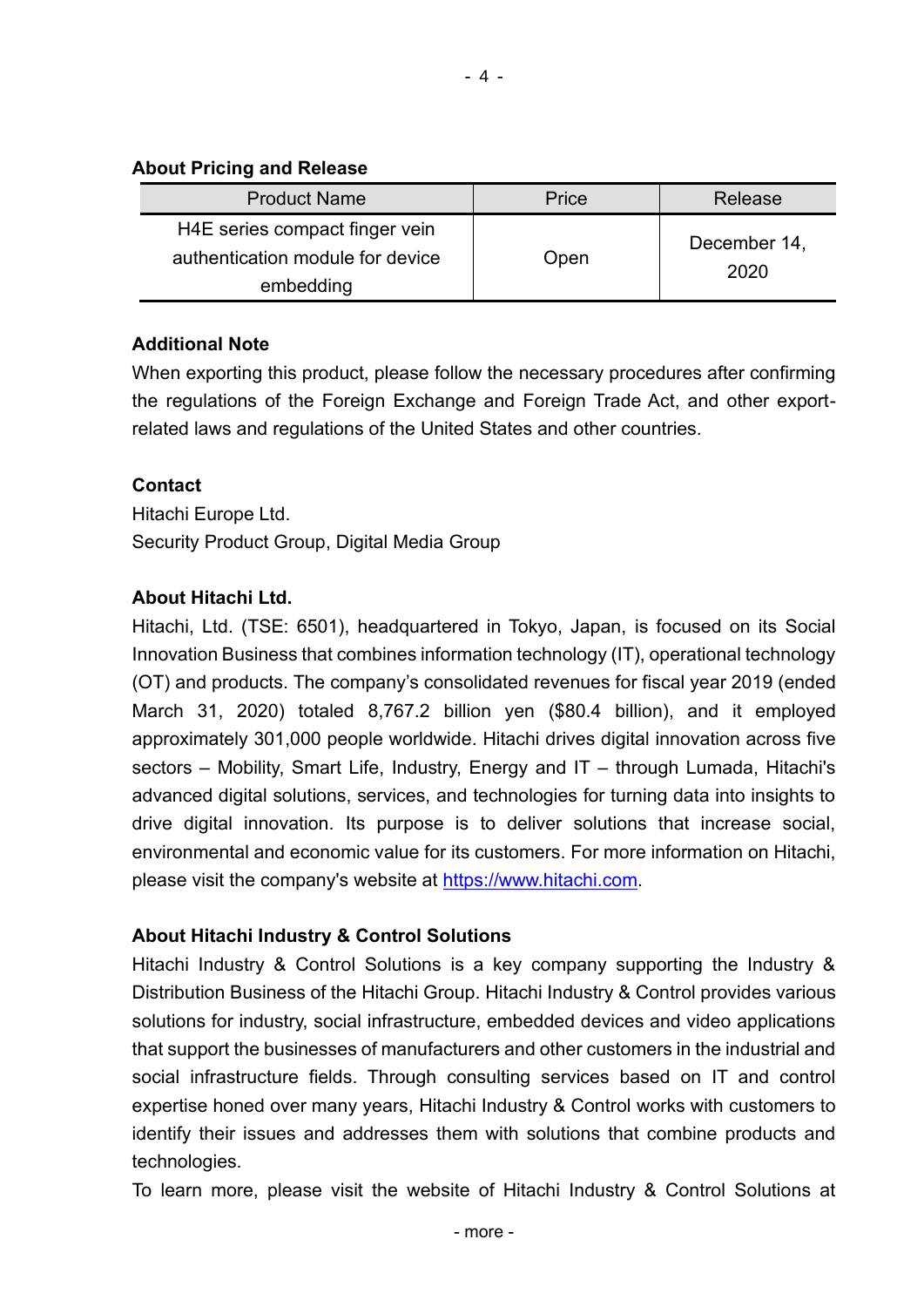<https://www.hitachi-ics.co.jp/> (Japanese) <https://info.hitachi-ics.co.jp/eng/> (English)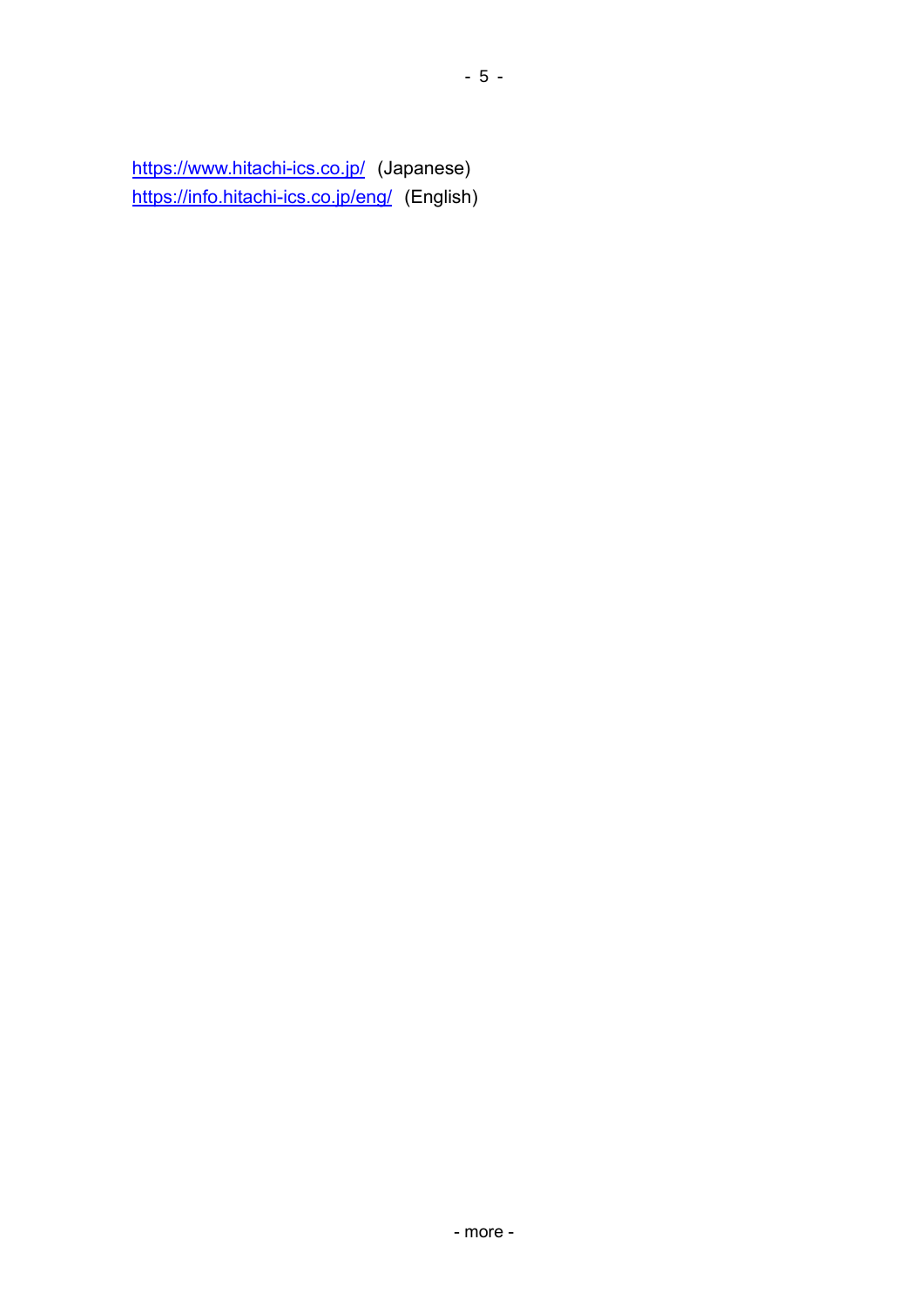| Appendix                                |                                           |                                                                   |                                                                            |
|-----------------------------------------|-------------------------------------------|-------------------------------------------------------------------|----------------------------------------------------------------------------|
| Specifications                          |                                           |                                                                   |                                                                            |
|                                         |                                           | Specification                                                     | Remarks                                                                    |
| Model name                              |                                           | PCT-KCD0010                                                       |                                                                            |
| <b>Product structure</b>                |                                           | Sensor-integrated authentication<br>device                        |                                                                            |
| Size                                    |                                           | 39(W)×40(D)×34(H) mm                                              | Without detachable finger<br>guide.<br>Except for the protruding<br>parts. |
| Weight                                  |                                           | Approx. 32g                                                       |                                                                            |
| Power supply voltage                    |                                           | DC5.0V-1.0V to 5.0V+1.4V(4.0~<br>6.4V                             | Applicable to dry batteries                                                |
| Current                                 | Stand-by                                  | 0.7µA typ.                                                        | Touch sensor OFF                                                           |
| consumption                             | Enrollment/verification                   | 130mA typ. 600mA max.                                             | Varies depending on<br>individual finger and<br>environment                |
| Connection interface                    |                                           | Asynchronous serial<br>communication<br>3.3V CMOS 12pin connector |                                                                            |
| User interface                          |                                           | <b>Indicator LED</b><br>(Green, red and yellow)<br><b>Buzzer</b>  |                                                                            |
|                                         | Data storage location of finger vein data | In the device                                                     |                                                                            |
| Maximum number of enrollments           |                                           | 1,000 fingers                                                     | Save in flash ROM                                                          |
| Authentication method                   |                                           | 1:1 and $1:N$                                                     |                                                                            |
| Accuracy                                | <b>False Rejection Rate</b><br>(FRR)      | $0.01\%$ (1/10,000)                                               |                                                                            |
|                                         | False Acceptance Rate<br>(FAR)            | 0.0001% (1/1,000,000)                                             |                                                                            |
| Capture mode                            |                                           | Normal mode<br>Outside light mode                                 | Default: Normal mode                                                       |
| IP rating<br>Dust resistance/Waterproof |                                           | Conforms to IEC IP54<br>(Exposed part)                            | The host equipment needs<br>waterproof in the built-in<br>part.            |
| Environmental<br>conditions             | Ambient<br>temperature                    | -20 °C to 50 °C Operation<br>-20 °C to 60 °C Storage              |                                                                            |
|                                         | Ambient<br>humidity                       | 20 to 80%Rh<br>Operation<br>10 to 90%Rh<br>Storage                | No condensation                                                            |
| Operating environment conditions        |                                           | No direct sunlight at scanning<br>area                            |                                                                            |
| Firmware update command                 |                                           | Available                                                         |                                                                            |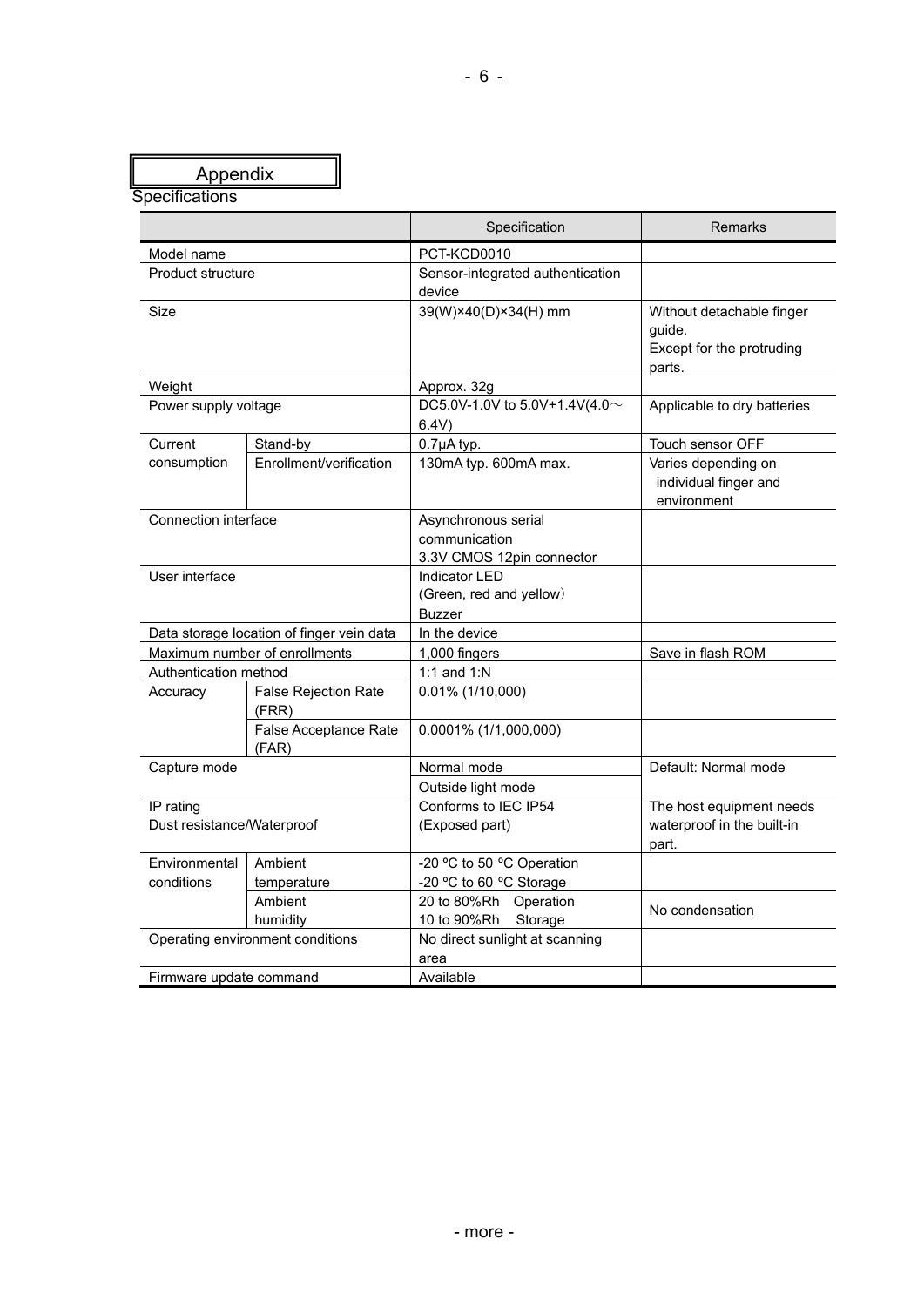|                | Specification                                                         | Conventional product H2E                                                                               | New product H4E series                                                                                       | Advantage                                                                                            |
|----------------|-----------------------------------------------------------------------|--------------------------------------------------------------------------------------------------------|--------------------------------------------------------------------------------------------------------------|------------------------------------------------------------------------------------------------------|
|                |                                                                       | series                                                                                                 | (PCT-KCD0010)                                                                                                |                                                                                                      |
|                |                                                                       | (PCT-KCC5031)                                                                                          |                                                                                                              |                                                                                                      |
| 1              | Accuracy                                                              | False Rejection Rate (FRR)<br>$0.01\%$ (1/10,000)<br>False Acceptance Rate (FAR)<br>0.001% (1/100,000) | False Rejection Rate (FRR)<br>$0.01\%$ (1/10,000)<br>False Acceptance Rate (FAR)<br>$0.0001\%$ (1/1,000,000) | Increased accuracy 10<br>times(FAR)                                                                  |
| $\overline{2}$ | <b>Maximum</b><br>number of<br>enrollments                            | 360 fingers                                                                                            | 1,000 fingers                                                                                                | Increased about 3 times                                                                              |
| 3              | Size                                                                  | 44 x 56 x 23.5 mm (Except for<br>the protruding parts)                                                 | 39 x 40 x 34 mm<br>(Except for the protruding<br>parts)                                                      | Area ratio 64%<br>(Area ratio seen from the<br>top. Except for finger guide<br>and protruding parts) |
| $\overline{4}$ | Dust resistance<br>and Waterproof                                     | IPX3                                                                                                   | <b>IP54</b>                                                                                                  | Improved IP rating for dust<br>resistance and waterproof                                             |
| 5              | Ambient<br>temperature<br>(Operation)                                 | $0^{\circ}$ C to 40 $^{\circ}$ C                                                                       | -20 $\degree$ C to 50 $\degree$ C                                                                            | <b>Expanded operating</b><br>temperature range                                                       |
| 6              | Power supply<br>voltage                                               | DC 4.75V to 5.25V                                                                                      | DC 4.0V to 6.4V                                                                                              | Support for dry batteries                                                                            |
| $\overline{7}$ | Stand-by current                                                      | 75µA typ.                                                                                              | $0.7\mu$ A Typ.<br>(Touch sensor can be turned<br>off)                                                       | Stand-by current is 1/100<br>(Touch sensor OFF)                                                      |
| 8              | Firmware update<br>command                                            | N/A                                                                                                    | Available                                                                                                    | Can be updated remotely                                                                              |
| 9              | Target design<br>product life<br>(Assumed<br>operating<br>conditions) | 5 years (12,000 hours)<br>(8Hr/day,25days/month)                                                       | 7years (61,320 hours)<br>(24Hr/day,365days/year)                                                             | Extended 5 times by using<br>long-life parts                                                         |

#### Improved items compared to the conventional device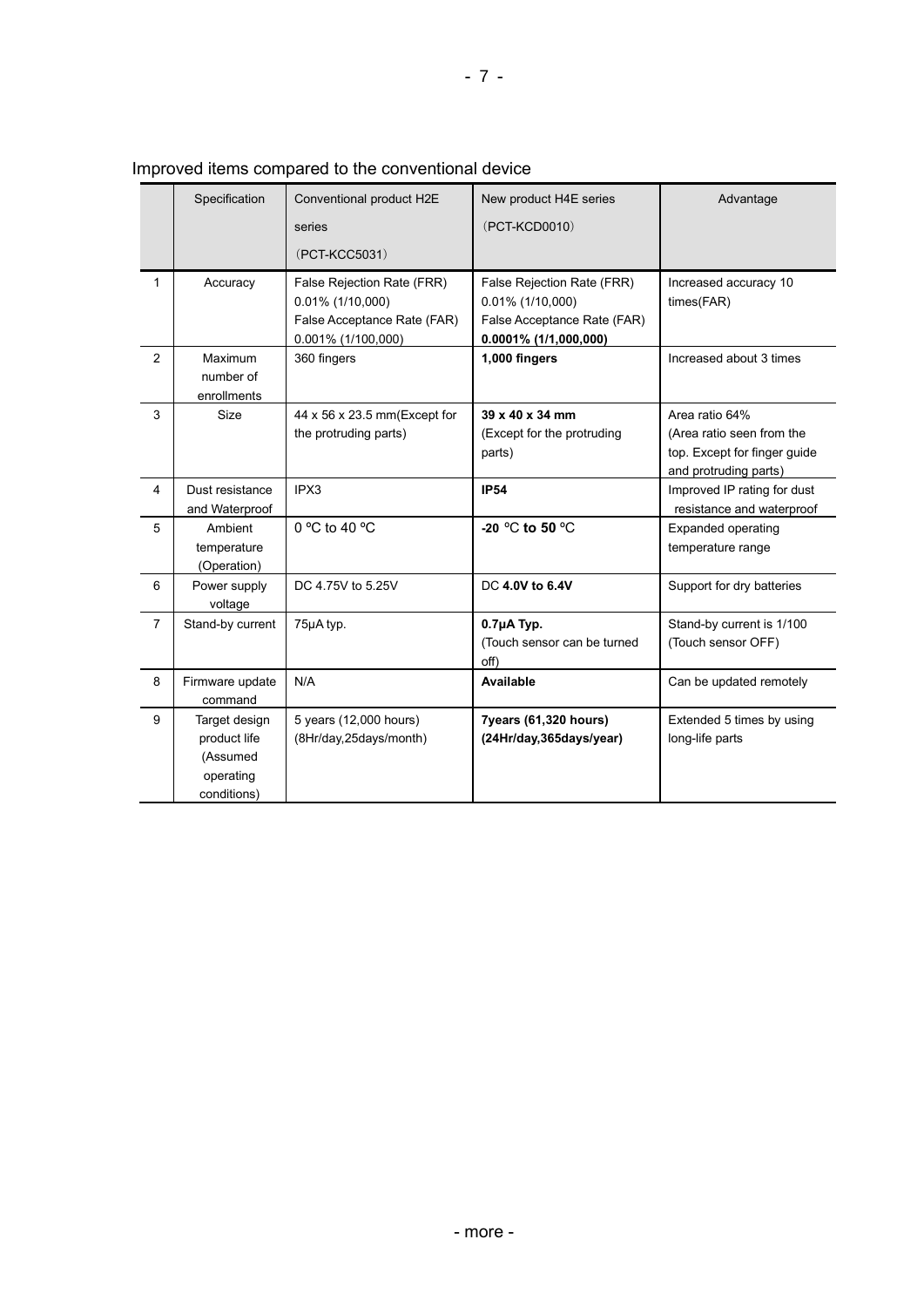

#### External Views and External Dimensions

**# # #**